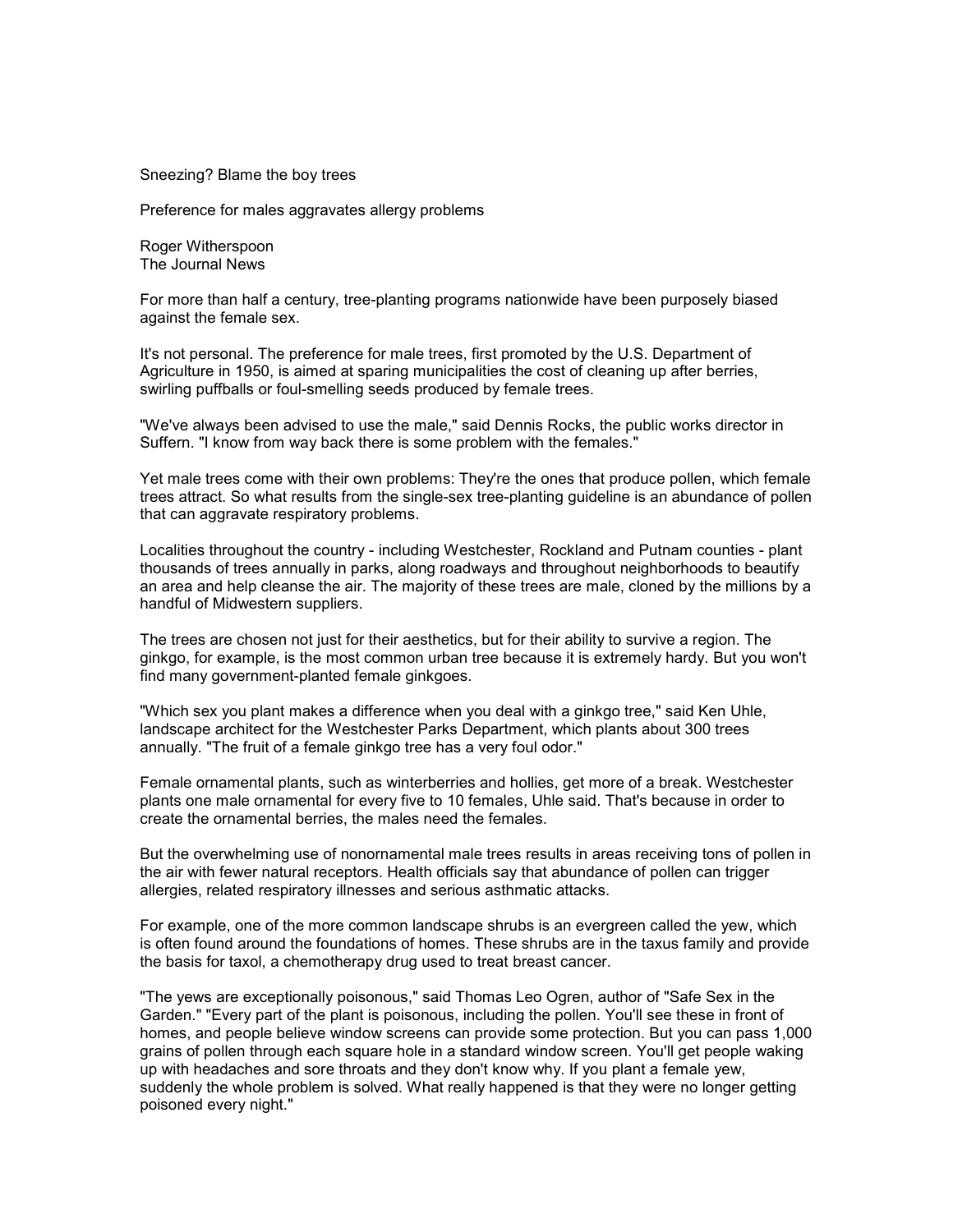Albuquerque, N.M., is one of the few cities in the country that regulates tree planting, adopting its policy in 1997, two years after the death of 5-year-old Carlos Sanchez at the city's Rio Grande Zoo. Russ Zumwalt, the state's chief medical investigator, said the child was on a school field trip and had been active and playful during lunch. Suddenly, Zumwalt said, "he crawled under a bench and had an acute bronchial asthma attack and died."

"It was never clear what the triggering event was," Zumwalt said. "Could it have been pollen? Yes. Pollen can trigger an attack, any allergenic stimulus can trigger an asthmatic attack. We just don't know for sure."

Dan Gates, a member of Albuquerque's Environmental Health Department, which oversees the city's pollen reduction program, said trees there are considered a health issue.

"Typically, we encourage female trees," Gates said. "We have a restriction on male trees in general and a ban on certain types of trees. We've banned all cypress, mulberry and elm, and you can have a male juniper or cedar, but it cannot exceed 2 feet tall when it is mature. If you want it taller, you have to plant female trees.

"Pollen is fascinating," Gates said, "but in large quantities it can be dangerous. People who are not allergic to pollen generally, if they are exposed to enough, will have some type of reaction. Most people don't think of pollen as an air- quality issue, but it is."

The sex of trees and shrubs takes two forms, said Todd Forrest, a tree expert at the New York Botanical Garden.

"The most common street trees, such as maples, oaks, and sycamores, are called monoecious and have both male and female flowers on the same tree," Forrest said. "Dioecious trees, such as ginkgoes, willows, poplars and mulberries, have male and female flowers on separate trees."

Trees with both sexes trap much of their own pollen. Male clones, however, produce twice as much pollen and release it all to the environment.

When choosing trees, Forrest said, municipal officials should first consider the level of maintenance required.

Many of the trees and shrubs planted by Westchester, Rockland and Putnam are provided by Hardscrabble Farms in North Salem, which recently provided trees for Lasdon Park in Somers and Playland Amusement Park in Rye.

"Typically the trees are mostly male," said Adam Pokorne, Hardscrabble Farms' sales manager. "But it's not a decision made here. That's what the industry produces all over the United States. It's not just trees. Small shrubs like spirea or boxwood are mostly male."

Hardscrabble gets its trees from the massive Bailey Nursery in St. Paul, Minn., one of the nation's largest tree producers, which annually grows thousands of tree clones, called cultivars, on its 5,000 acres.

"There are certain trees that we propagate the male only, including the ginkgo, Kentucky coffee tree, poplar and cottonwood trees," said Zak Baxter, a salesman for the nursery. "We especially use clones for ginkgoes, that's the most widely used tree in any urban setting. It's prehistoric. It's been around for hundreds of thousands of years. It has no pest problems or disease problems and handles a wide range of urban conditions. It's probably the toughest urban tree there is."

Ogren, the author, said cloned trees are all patented and named, so municipalities can order a specific brand and be assured of consistency.